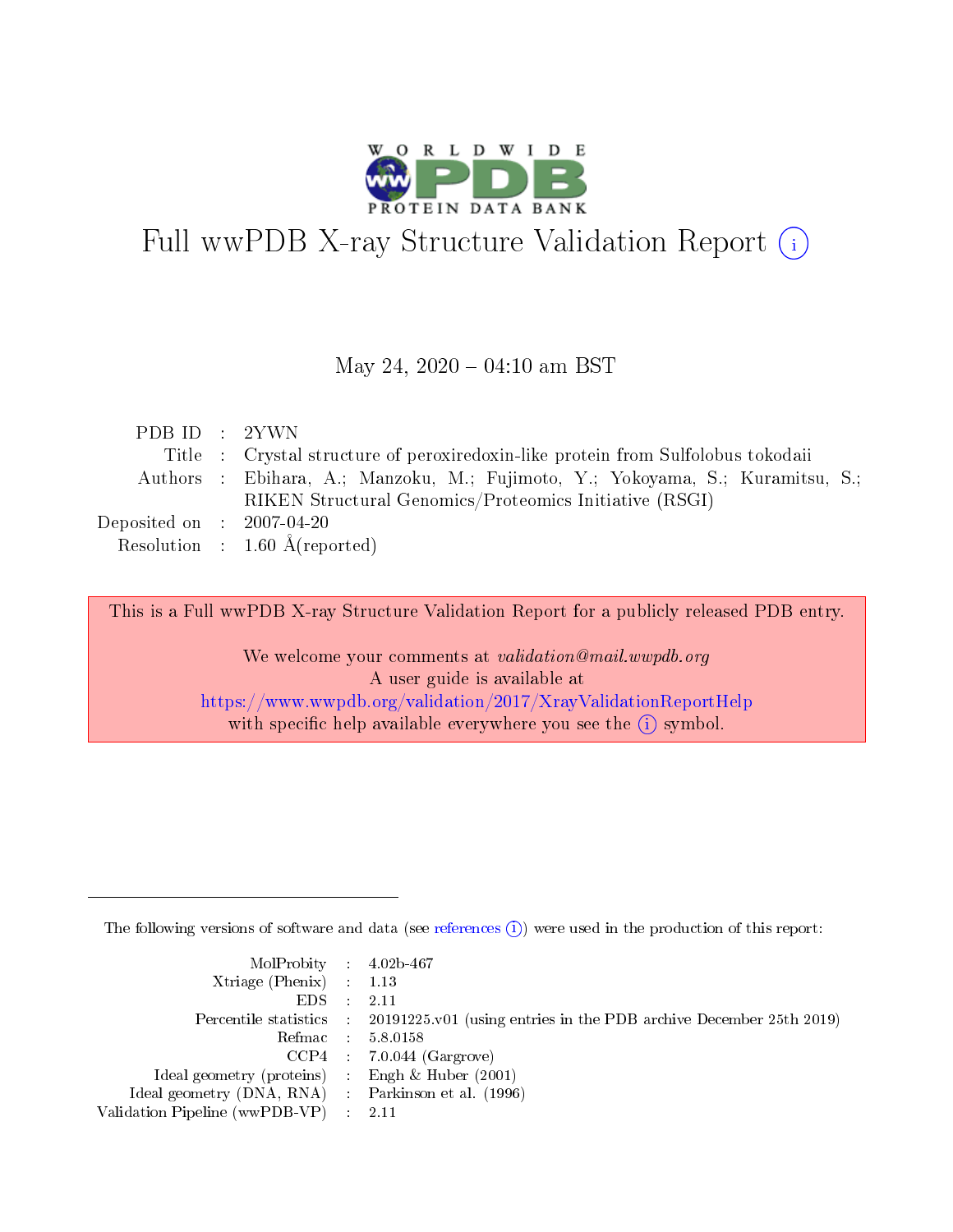## 1 [O](https://www.wwpdb.org/validation/2017/XrayValidationReportHelp#overall_quality)verall quality at a glance  $(i)$

The following experimental techniques were used to determine the structure: X-RAY DIFFRACTION

The reported resolution of this entry is 1.60 Å.

Percentile scores (ranging between 0-100) for global validation metrics of the entry are shown in the following graphic. The table shows the number of entries on which the scores are based.



| Metric                | Whole archive<br>$(\#\text{Entries})$ | Similar resolution<br>$(\#\text{Entries},\,\text{resolution}\,\,\text{range}(\textup{\AA}))$ |
|-----------------------|---------------------------------------|----------------------------------------------------------------------------------------------|
| $R_{free}$            | 130704                                | $3398(1.60-1.60)$                                                                            |
| Clashscore            | 141614                                | 3665 $(1.60-1.60)$                                                                           |
| Ramachandran outliers | 138981                                | $3564(1.60-1.60)$                                                                            |
| Sidechain outliers    | 138945                                | $3563(1.60-1.60)$                                                                            |
| RSRZ outliers         | 127900                                | $3321(1.60-1.60)$                                                                            |

The table below summarises the geometric issues observed across the polymeric chains and their fit to the electron density. The red, orange, yellow and green segments on the lower bar indicate the fraction of residues that contain outliers for  $>=3, 2, 1$  and 0 types of geometric quality criteria respectively. A grey segment represents the fraction of residues that are not modelled. The numeric value for each fraction is indicated below the corresponding segment, with a dot representing fractions  $\epsilon=5\%$  The upper red bar (where present) indicates the fraction of residues that have poor fit to the electron density. The numeric value is given above the bar.

| Mol | $\gamma$ hain | Length           | Quality of chain |     |  |
|-----|---------------|------------------|------------------|-----|--|
|     |               |                  | 3%               |     |  |
|     |               | <b>K7</b><br>ΙU. | 86%              | 10% |  |

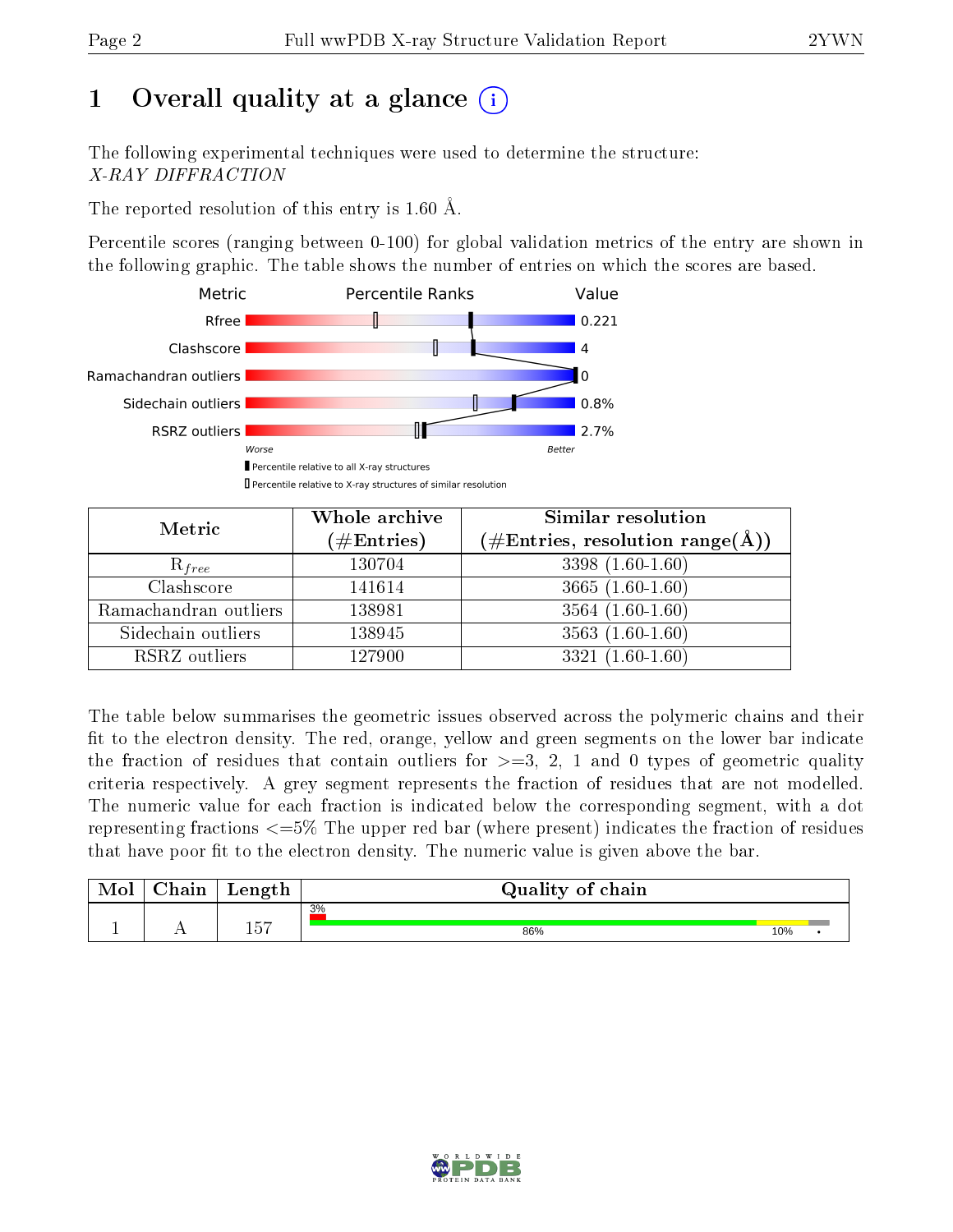## 2 Entry composition (i)

There are 2 unique types of molecules in this entry. The entry contains 1360 atoms, of which 0 are hydrogens and 0 are deuteriums.

In the tables below, the ZeroOcc column contains the number of atoms modelled with zero occupancy, the AltConf column contains the number of residues with at least one atom in alternate conformation and the Trace column contains the number of residues modelled with at most 2 atoms.

Molecule 1 is a protein called Peroxiredoxin-like protein.

| Mol | Chain   Residues | $\rm{Atoms}$  |     |     |  |  | ZeroOcc   AltConf   Trace |  |
|-----|------------------|---------------|-----|-----|--|--|---------------------------|--|
|     | 150              | fotal<br>1204 | 789 | 195 |  |  |                           |  |

There are 2 discrepancies between the modelled and reference sequences:

| Chain |     | Residue   Modelled | ∣ Actual | Comment                     | Reference |
|-------|-----|--------------------|----------|-----------------------------|-----------|
|       | - 7 | GLY                |          | EXPRESSION TAG   UNP Q96ZP9 |           |
|       |     | HIS                | $\sim$   | EXPRESSION TAG   UNP Q96ZP9 |           |

• Molecule 2 is water.

|  | $Mol$   Chain   Residues | Atoms                   | $ZeroOcc \   \ AltConf$ |  |
|--|--------------------------|-------------------------|-------------------------|--|
|  | $156\,$                  | Total<br>156<br>$156\,$ |                         |  |

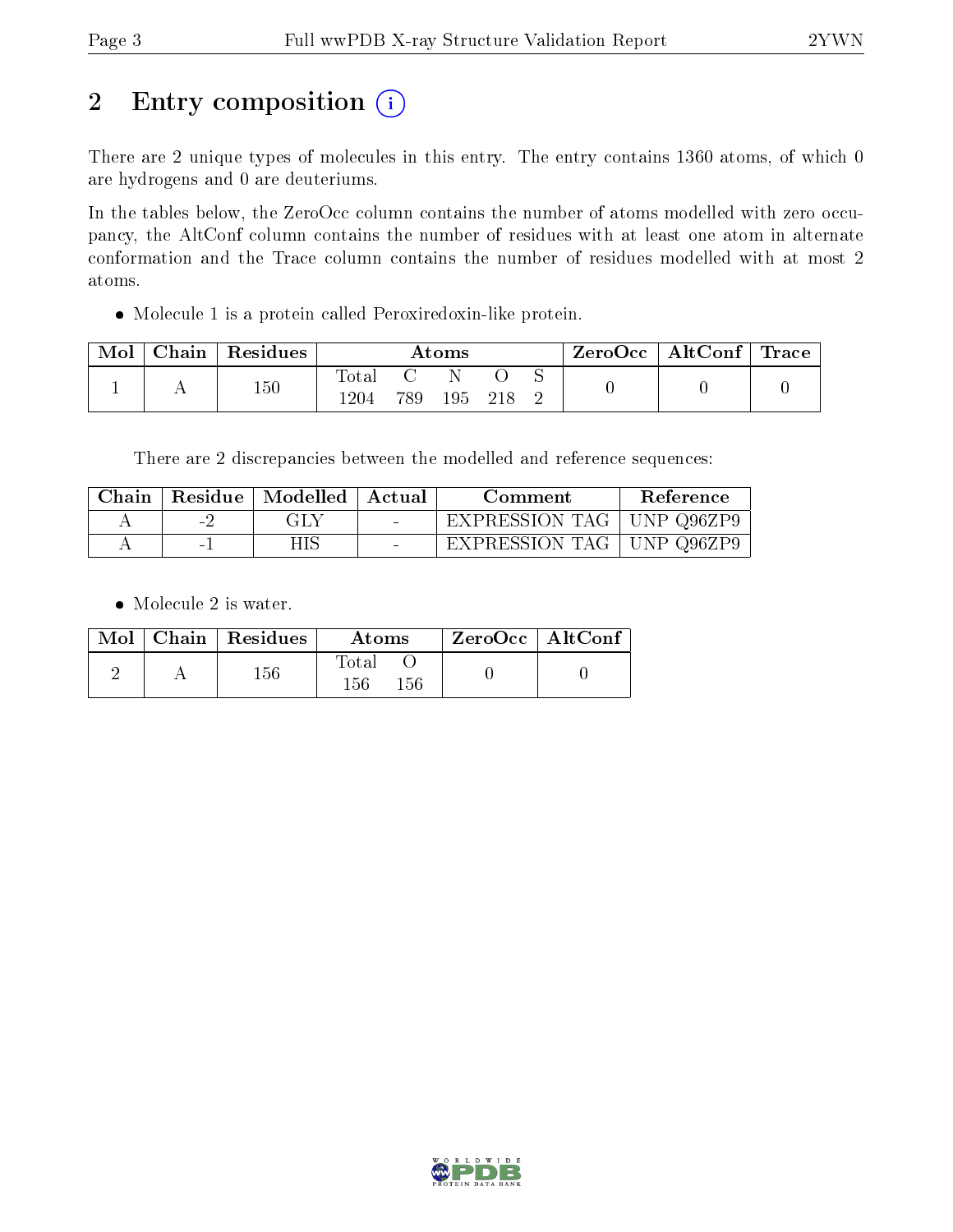## 3 Residue-property plots  $(i)$

These plots are drawn for all protein, RNA and DNA chains in the entry. The first graphic for a chain summarises the proportions of the various outlier classes displayed in the second graphic. The second graphic shows the sequence view annotated by issues in geometry and electron density. Residues are color-coded according to the number of geometric quality criteria for which they contain at least one outlier: green  $= 0$ , yellow  $= 1$ , orange  $= 2$  and red  $= 3$  or more. A red dot above a residue indicates a poor fit to the electron density (RSRZ  $> 2$ ). Stretches of 2 or more consecutive residues without any outlier are shown as a green connector. Residues present in the sample, but not in the model, are shown in grey.

• Molecule 1: Peroxiredoxin-like protein



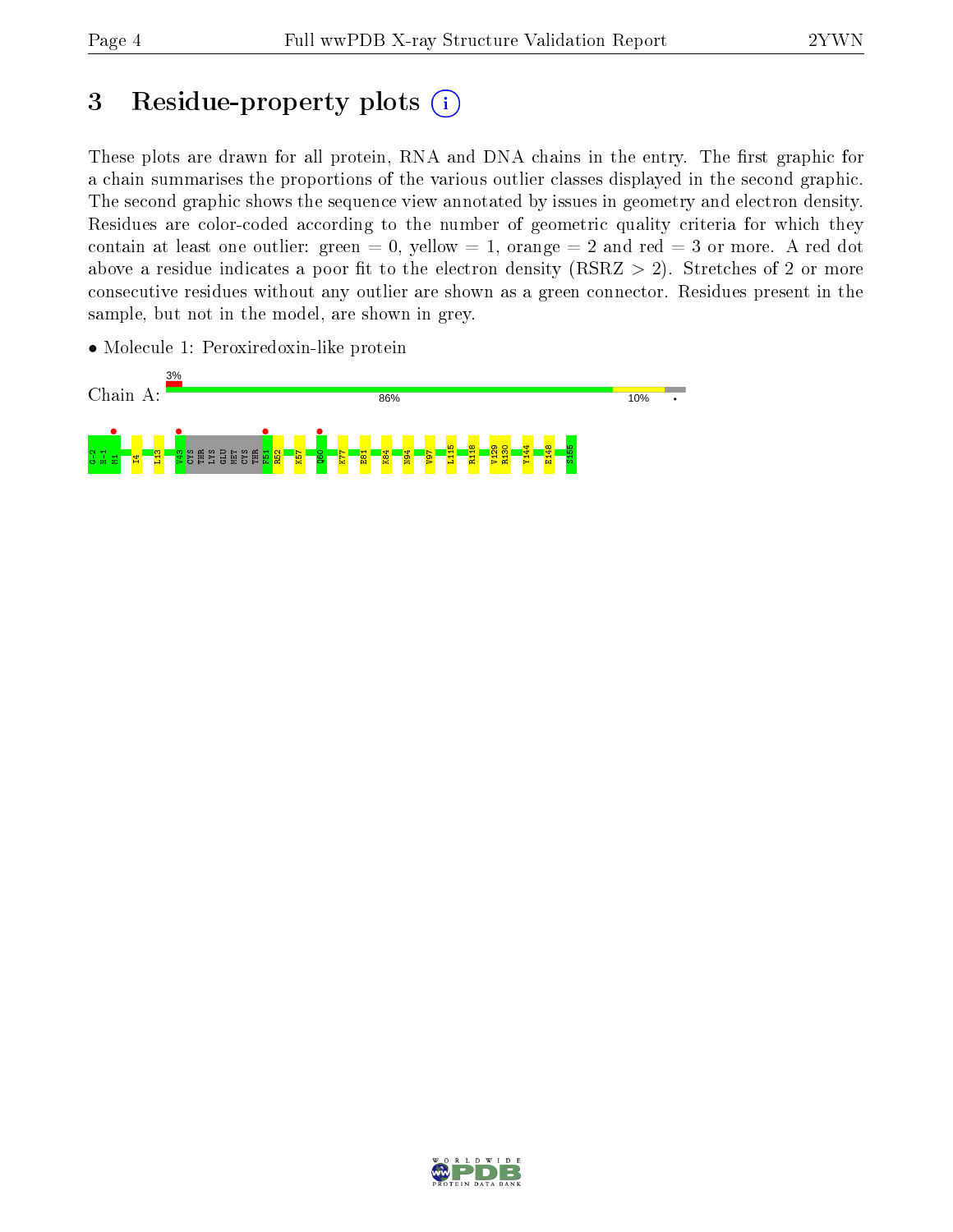## 4 Data and refinement statistics  $(i)$

| Property                                                         | Value                                           | Source     |
|------------------------------------------------------------------|-------------------------------------------------|------------|
| Space group                                                      | C2221                                           | Depositor  |
| Cell constants                                                   | $78.67\text{\AA}$ 61.97Å<br>69.34Å              | Depositor  |
| a, b, c, $\alpha$ , $\beta$ , $\gamma$                           | $90.00^\circ$<br>$90.00^\circ$<br>$90.00^\circ$ |            |
| Resolution $(A)$                                                 | 50.00<br>1.60<br>$\frac{1}{2}$                  | Depositor  |
|                                                                  | 39.84<br>$-1.60$                                | <b>EDS</b> |
| $\%$ Data completeness                                           | $99.6(50.00-1.60)$                              | Depositor  |
| (in resolution range)                                            | 99.8 (39.84-1.60)                               | <b>EDS</b> |
| $\mathrm{R}_{merge}$                                             | 0.05                                            | Depositor  |
| $\mathrm{R}_{sym}$                                               | (Not available)                                 | Depositor  |
| $\langle I/\sigma(I) \rangle^{-1}$                               | 9.80 (at $1.60\text{\AA}$ )                     | Xtriage    |
| Refinement program                                               | <b>CNS 1.1</b>                                  | Depositor  |
| $R, R_{free}$                                                    | 0.200<br>0.221<br>$\mathbf{A}$                  | Depositor  |
|                                                                  | 0.200<br>0.221                                  | DCC        |
| $R_{free}$ test set                                              | $\overline{2253}$ reflections $(9.93\%)$        | wwPDB-VP   |
| Wilson B-factor $(A^2)$                                          | 13.9                                            | Xtriage    |
| Anisotropy                                                       | 0.505                                           | Xtriage    |
| Bulk solvent $k_{sol}(\text{e}/\text{A}^3), B_{sol}(\text{A}^2)$ | $0.38$ , 45.8                                   | <b>EDS</b> |
| L-test for twinning <sup>2</sup>                                 | $< L >$ = 0.49, $< L2$ = 0.33                   | Xtriage    |
| Estimated twinning fraction                                      | No twinning to report.                          | Xtriage    |
| $F_o, F_c$ correlation                                           | 0.95                                            | <b>EDS</b> |
| Total number of atoms                                            | 1360                                            | wwPDB-VP   |
| Average B, all atoms $(A^2)$                                     | 16.0                                            | wwPDB-VP   |

Xtriage's analysis on translational NCS is as follows: The largest off-origin peak in the Patterson function is  $14.59\%$  of the height of the origin peak. No significant pseudotranslation is detected.

<sup>&</sup>lt;sup>2</sup>Theoretical values of  $\langle |L| \rangle$ ,  $\langle L^2 \rangle$  for acentric reflections are 0.5, 0.333 respectively for untwinned datasets, and 0.375, 0.2 for perfectly twinned datasets.



<span id="page-4-1"></span><span id="page-4-0"></span><sup>1</sup> Intensities estimated from amplitudes.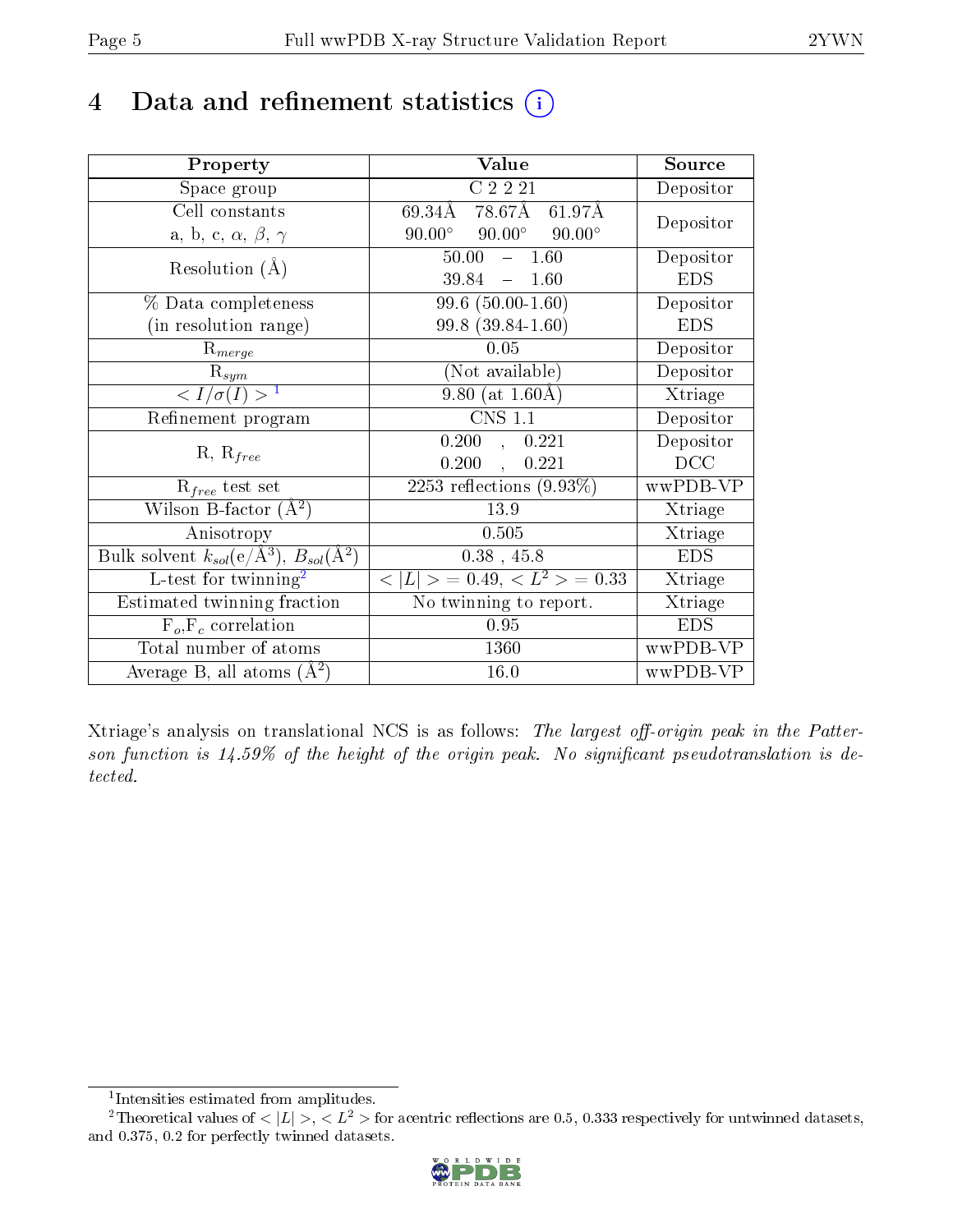## 5 Model quality  $(i)$

## 5.1 Standard geometry  $\overline{()}$

The Z score for a bond length (or angle) is the number of standard deviations the observed value is removed from the expected value. A bond length (or angle) with  $|Z| > 5$  is considered an outlier worth inspection. RMSZ is the root-mean-square of all Z scores of the bond lengths (or angles).

|  | Mol   Chain |      | Bond lengths                    | Bond angles |        |
|--|-------------|------|---------------------------------|-------------|--------|
|  |             |      | RMSZ $ #Z  > 5$ RMSZ $ #Z  > 5$ |             |        |
|  |             | 0.32 | 0/1234                          | 0.56        | 0/1669 |

There are no bond length outliers.

There are no bond angle outliers.

There are no chirality outliers.

There are no planarity outliers.

### 5.2 Too-close contacts  $\overline{()}$

In the following table, the Non-H and H(model) columns list the number of non-hydrogen atoms and hydrogen atoms in the chain respectively. The H(added) column lists the number of hydrogen atoms added and optimized by MolProbity. The Clashes column lists the number of clashes within the asymmetric unit, whereas Symm-Clashes lists symmetry related clashes.

| Mol |       |  | Chain   Non-H   H(model)   H(added)   Clashes   Symm-Clashes |
|-----|-------|--|--------------------------------------------------------------|
|     | ' 204 |  |                                                              |
|     | . 56  |  |                                                              |
|     | 360   |  |                                                              |

The all-atom clashscore is defined as the number of clashes found per 1000 atoms (including hydrogen atoms). The all-atom clashscore for this structure is 4.

All (9) close contacts within the same asymmetric unit are listed below, sorted by their clash magnitude.

| Atom-1                 | Atom-2                      | Interatomic<br>distance $(A)$ | Clash<br>overlap<br>(A) |
|------------------------|-----------------------------|-------------------------------|-------------------------|
| 1: A:144: TYR:O        | 1:A:148:GLU:HG3             | 192                           | 0. ZO                   |
| 1: A:77: LYS:O         | 1: A:81: GLU:HG3            | 2.07                          | 0.55                    |
| 1:A:52:ARG:NH2         | $1:A:84:\overline{LYS:HD2}$ | 2.25                          | 0.52                    |
| $1:$ A $:4:$ ILE: HD13 | 1: A: 129: VAL: HG12        | 195                           | N 48                    |

Continued on next page...

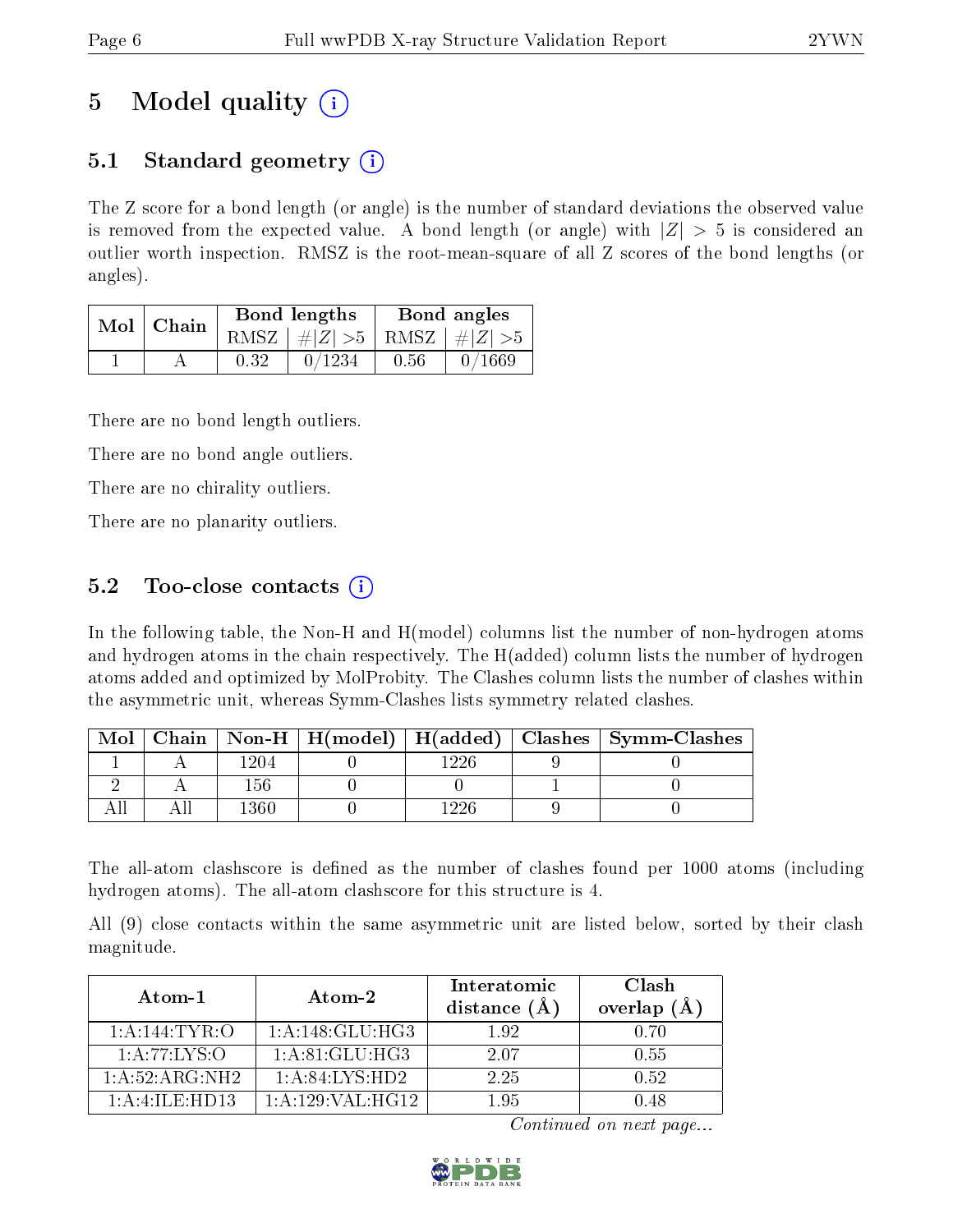| Atom-1             | Atom-2                       | Interatomic<br>distance $(A)$ | Clash<br>overlap $(A)$ |
|--------------------|------------------------------|-------------------------------|------------------------|
| 1:A:57:LYS:HD3     | 1: A:144:TYR:CE2             | 2.51                          | 0.46                   |
| 1:A:118:ARG:HD2    | $2:A.\overline{283. HOH. O}$ | 2.18                          | 0.43                   |
| 1:A:94:ASN:HA      | 1: A:94: ASN:HD22            | 1.63                          | 0.42                   |
| 1: A:13: LEU: HD11 | 1:A:97:VAL:HG21              | 2.00                          | 0.42                   |
| 1:A:4:ILE:HD12     | 1: A: 130: ARG: C            | 2.41                          | N 41                   |

Continued from previous page...

There are no symmetry-related clashes.

### 5.3 Torsion angles  $(i)$

#### 5.3.1 Protein backbone  $(i)$

In the following table, the Percentiles column shows the percent Ramachandran outliers of the chain as a percentile score with respect to all X-ray entries followed by that with respect to entries of similar resolution.

The Analysed column shows the number of residues for which the backbone conformation was analysed, and the total number of residues.

| Mol   Chain | Analysed                                | Favoured   Allowed   Outliers   Percentiles |  |                                                            |  |
|-------------|-----------------------------------------|---------------------------------------------|--|------------------------------------------------------------|--|
|             | $146/157 (93\%)$   144 (99\%)   2 (1\%) |                                             |  | $\begin{array}{ c c c c }\n\hline\n100 & 100\n\end{array}$ |  |

There are no Ramachandran outliers to report.

#### 5.3.2 Protein sidechains (i)

In the following table, the Percentiles column shows the percent sidechain outliers of the chain as a percentile score with respect to all X-ray entries followed by that with respect to entries of similar resolution.

The Analysed column shows the number of residues for which the sidechain conformation was analysed, and the total number of residues.

| Mol   Chain | Analysed                      |          | $\mid$ Rotameric $\mid$ Outliers $\mid$ Percentiles |
|-------------|-------------------------------|----------|-----------------------------------------------------|
|             | $132/139$ (95\%)   131 (99\%) | $1(1\%)$ | 81 70                                               |

All (1) residues with a non-rotameric sidechain are listed below:

| $\mathrm{Mol}\mid\mathrm{Chain}\mid\mathrm{Res}$ | 'Type |
|--------------------------------------------------|-------|
|                                                  |       |

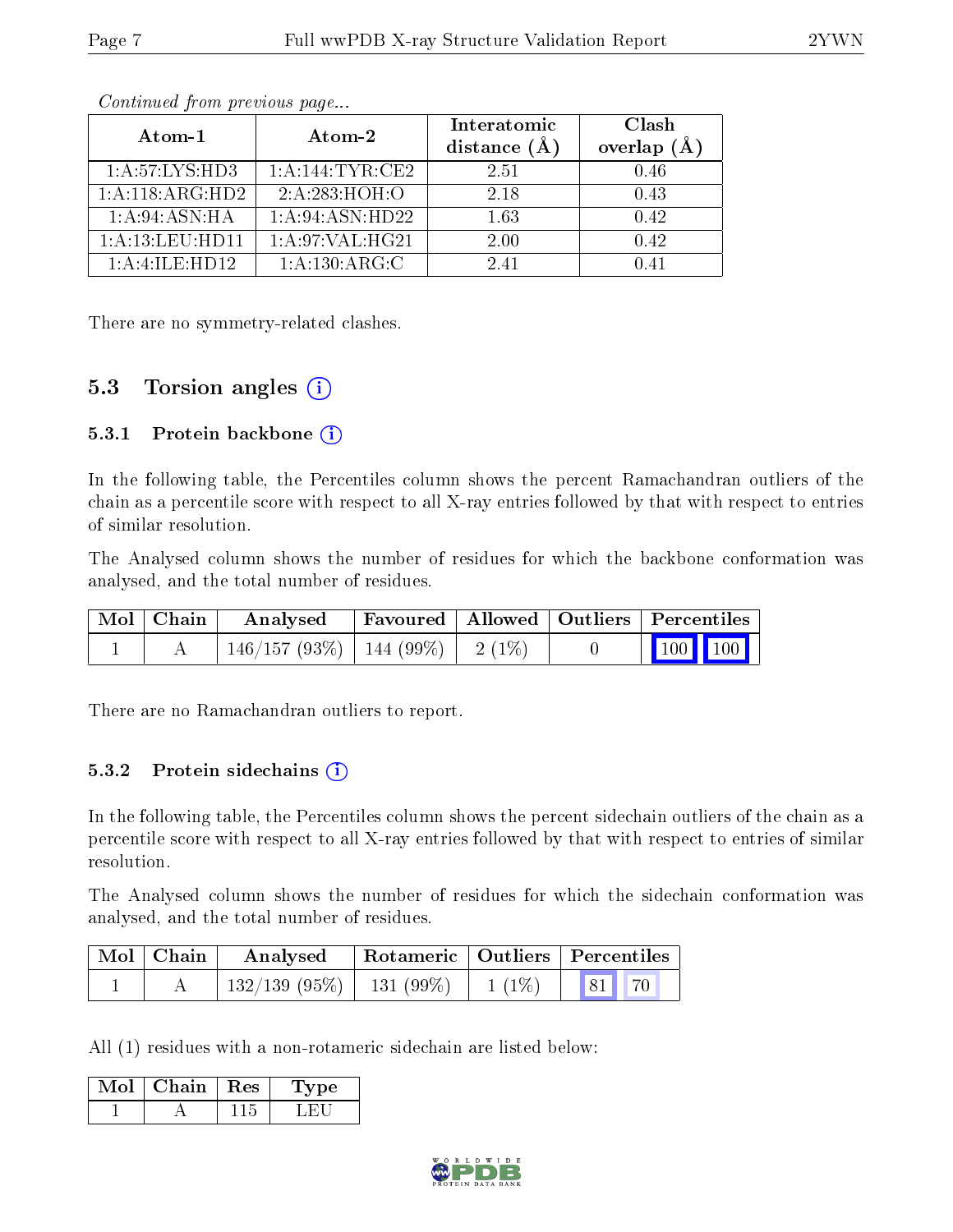Some sidechains can be flipped to improve hydrogen bonding and reduce clashes. All (1) such sidechains are listed below:

| Mol | Chain | ${\rm Res}$ | ype |
|-----|-------|-------------|-----|
|     |       |             |     |

#### 5.3.3 RNA (i)

There are no RNA molecules in this entry.

#### 5.4 Non-standard residues in protein, DNA, RNA chains (i)

There are no non-standard protein/DNA/RNA residues in this entry.

#### 5.5 Carbohydrates  $(i)$

There are no carbohydrates in this entry.

#### 5.6 Ligand geometry (i)

There are no ligands in this entry.

#### 5.7 [O](https://www.wwpdb.org/validation/2017/XrayValidationReportHelp#nonstandard_residues_and_ligands)ther polymers  $(i)$

There are no such residues in this entry.

#### 5.8 Polymer linkage issues  $(i)$

There are no chain breaks in this entry.